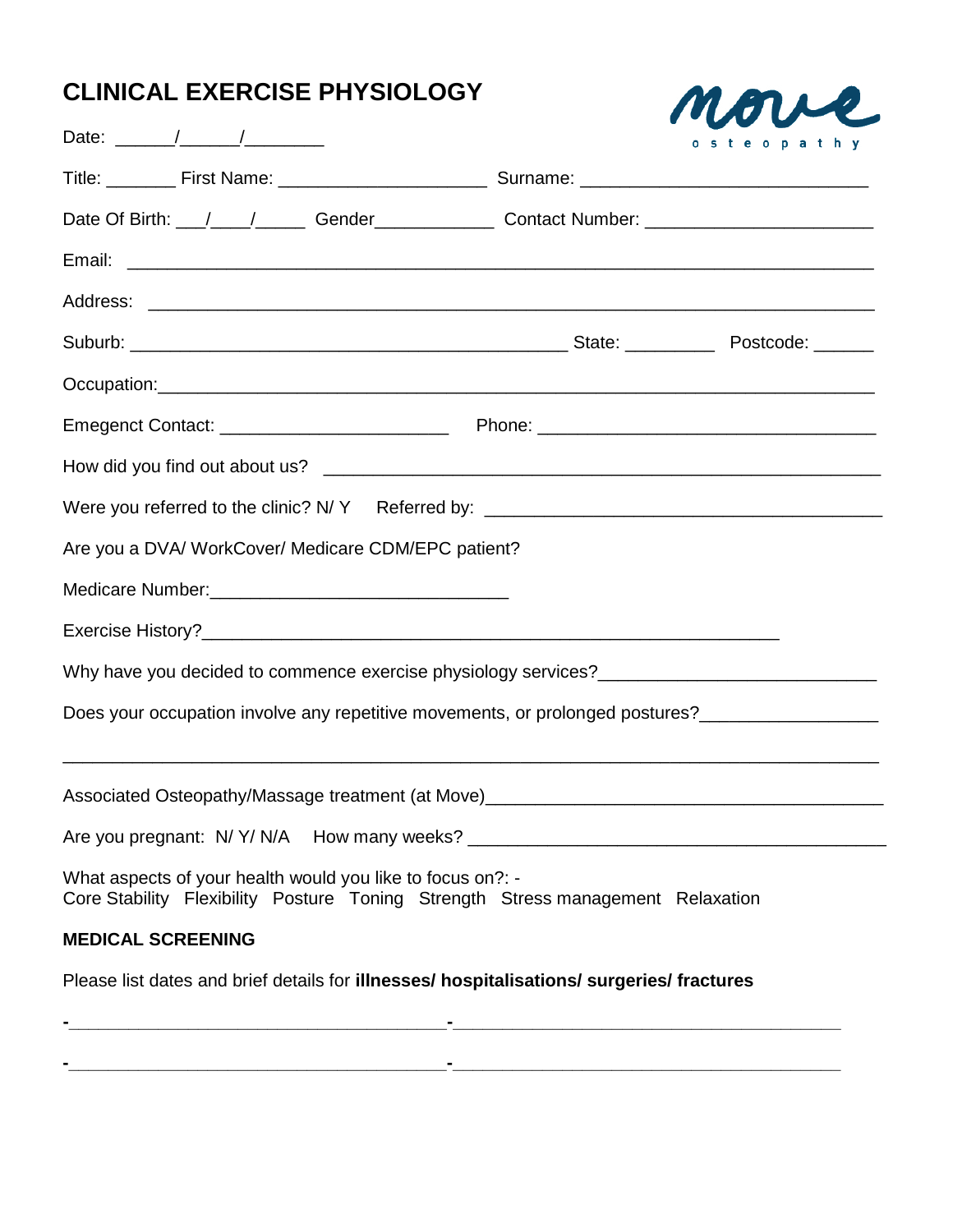## **What other sports and hobbies are you involved in?\_\_\_\_\_\_\_\_\_\_\_\_\_\_\_\_\_\_\_\_\_\_\_\_\_\_\_\_\_\_\_\_\_\_\_\_\_\_**

#### **Are you currently experiencing any of the following (please circle)**

Lower back pain Pelvic pain any other spinal conditions heart conditions Epilepsy High or low blood pressure any orthopedic condtions Continence concerns

## **Have you suffered from any musculoskeletal or serious illnesses in the last 12 months? (if yes provide details)**

\_\_\_\_\_\_\_\_\_\_\_\_\_\_\_\_\_\_\_\_\_\_\_\_\_\_\_\_\_\_\_\_\_\_\_\_\_\_\_\_\_\_\_\_\_\_\_\_\_\_\_\_\_\_\_\_\_\_\_\_\_\_\_\_\_\_\_\_\_\_\_\_\_\_\_\_\_\_\_\_\_\_\_

**\_\_\_\_\_\_\_\_\_\_\_\_\_\_\_\_\_\_\_\_\_\_\_\_\_\_\_\_\_\_\_\_\_\_\_\_\_\_\_\_\_\_\_\_\_\_\_\_\_\_\_\_\_\_\_\_\_\_\_\_\_\_\_\_\_\_\_\_\_\_\_\_\_\_\_\_\_\_\_\_\_\_**

**\_\_\_\_\_\_\_\_\_\_\_\_\_\_\_\_\_\_\_\_\_\_\_\_\_\_\_\_\_\_\_\_\_\_\_\_\_\_\_\_\_\_\_\_\_\_\_\_\_\_\_\_\_\_\_\_\_\_\_\_\_\_\_\_\_\_\_\_\_\_\_\_\_\_\_\_**

## **Current exercise level, frequency duration and intensity?**

|    |                                                                                                                                     | <b>YES</b> | <b>NO</b> |
|----|-------------------------------------------------------------------------------------------------------------------------------------|------------|-----------|
| 1  | Has your doctor ever said that you have a heart condition and that you should only<br>do physical activity recommended by a doctor? |            |           |
| 2  | Do you feel pain in your chest when you do physical activity?                                                                       |            |           |
| 3  | In the past month, have you had chest pain while you were not doing physical<br>activity?                                           |            |           |
| 4  | Do you lose your balance because of dizziness or do you ever lose<br>consciousness?                                                 |            |           |
| 5  | Do you have a bone or joint problem that could be made worse by physical<br>activity?                                               |            |           |
| 6  | Is your doctor currently prescribing drugs for your blood pressure or heart<br>condition?                                           |            |           |
| 7  | Are you taking any medication?<br>If yes please give details:                                                                       |            |           |
| 8  | Are you pregnant or recently had a baby?                                                                                            |            |           |
| 9  | Have you had any recent injuries or operations?<br>If yes please give details:                                                      |            |           |
| 10 | Do you know of any other reason why you should not do physical activity?                                                            |            |           |